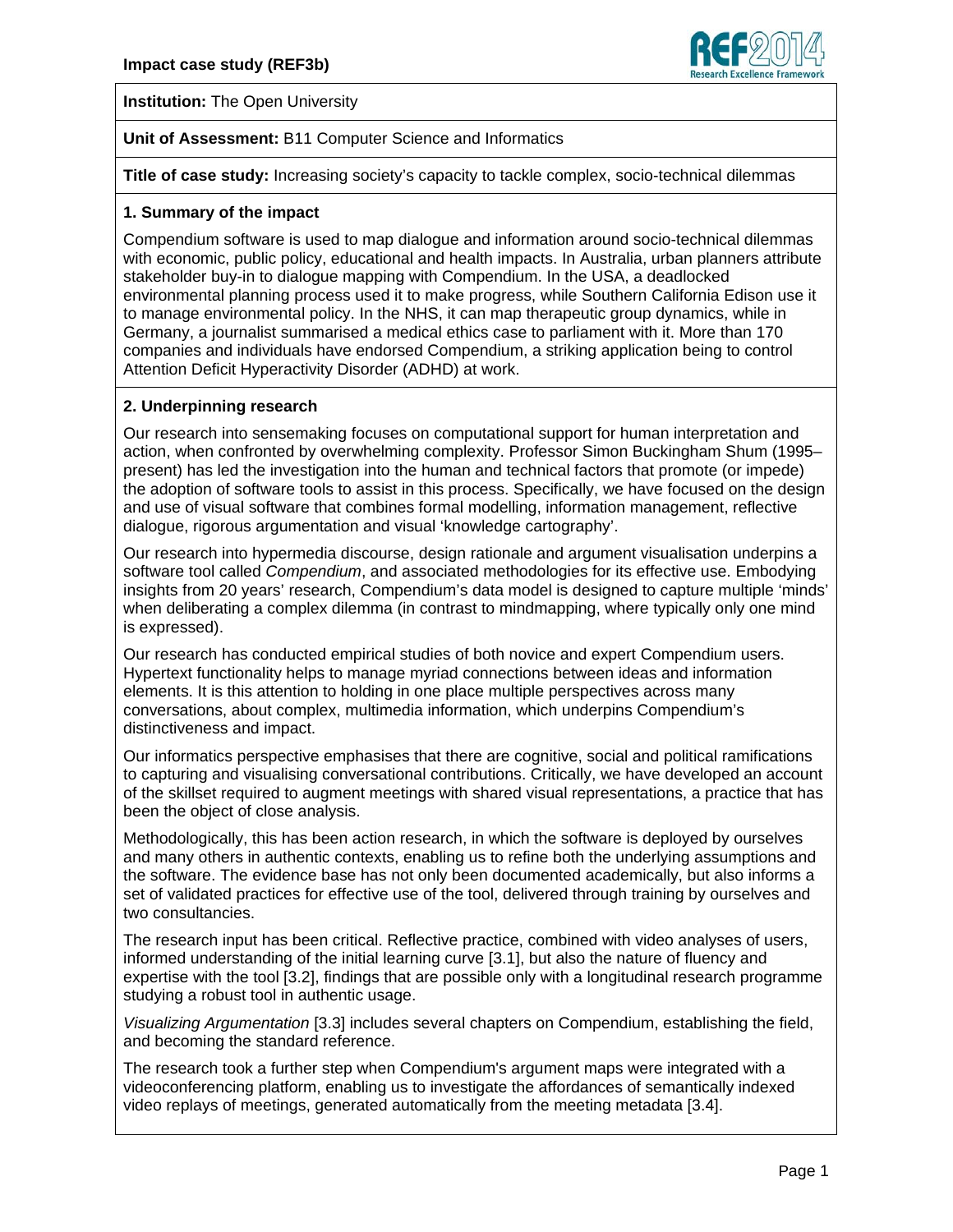

This longitudinal research programme enabled us to reflect on lessons learned over 15 years, in a chapter for the primary source on Software Engineering Design Rationale [3.5], with the editorial concluding that Compendium is the most mature tool available in terms of real-world deployment.

# **Key researchers**

Simon Buckingham Shum (1995-present), Anna De Liddo (PhD 2008; RA 2008-present), Clara Mancini (RA 2002-2006), Albert Selvin (PhD 2003-2011)

**3. References to the research** (key references in bold)

- **[3.1] Buckingham Shum, S., MacLean, A., Bellotti, V. and Hammond, N. (1997) 'Graphical argumentation and design cognition',** *Human–Computer Interaction***, vol. 12, no. 3, pp. 267–300. http://doi.org/10.1207/s15327051hci1203\_2.**
- **[3.2] Selvin, A.M., Buckingham Shum, S. and Aakhus, M. (2012)** '**The practice level in participatory design rationale: studying practitioner moves and choices**' **in Carroll, J.M. (ed.)** *Creativity and Rationale: Enhancing Human Experience by Design***, London, Springer. ISBN 978-1-4471-4111-2. Reprinted from** *Human Technology***, 2010, vol. 6, no. 1, pp. 71–105. Eprint: http://oro.open.ac.uk/20948.**
- [3.3] Kirschner, P., Buckingham Shum, S. and Carr, C. (eds) (2003) *Visualizing Argumentation: Software Tools for Collaborative and Educational Sense-making*, London, Springer-Verlag. www.VisualizingArgumentation.info.
- **[3.4]** Buckingham Shum, S., Slack, R., Daw, M., Juby, B., Rowley, A., Bachler, M., Mancini, C., Michaelides, D., Procter, R., De Roure, D., Chown, T., and Hewitt, T. (2006). Memetic: An Infrastructure for Meeting Memory. Proceedings of COOP 2006: Conference on Cooperative Systems Design. IOS Press: Frontiers in Artificial Intelligence and Applications, Vol.137, Editors: Parina Hassanaly, Thomas Herrmann, Gabriele Kunau, Manuel Zacklad. pp. 71-85. Eprint: http://oro.open.ac.uk/23373
- [3.5] Buckingham Shum, S., Selvin, A., Sierhuis, M., Conklin, J., Haley, C. and Nuseibeh, B. (2006) **'**Hypermedia support for argumentation-based rationale: fifteen years on from gIBIS and QOC'**,** in Dutoit, A., McCall, R., Mistrik, I. and Paech, B. (eds) *Rationale Management in Software Engineering*, Berlin, Springer-Verlag, pp.111–32. Eprint: http://oro.open.ac.uk/3032.

# **Grants**

Open Learning Network Project (2009-2012): Funded by the Hewlett Foundation, £2M e-Dance Project (2008-2009): Funded by joint AHRC/EPSRC/JISC Arts & Humanities e-Science Programme, £337,017 ECOSENSUS Project (2005-2007): Funded by ESRC e-Social Science Programme, £45,663 MEMETIC Project (2005-2006): Funded by JISC, £200,656

Co-OPR Project (2004): Funded by DARPA £230,000

CoAKTinG Project (2002-2004): Funded by EPSRC, £517,139

ScholOnto Project (2001-2004): Funded by EPSRC, £315,929

### **4. Details of the impact**

Through design-based research, working with clients confronting complex challenges, Compendium has evolved from a proof-of-concept e-Science demonstrator in 2002 to usage across education, business and civic society.

**Software adoption**: Compendium has attracted more than 100,000 unique downloads since 2003 and has an active user community (1867 members, July 2013) supported by the Compendium Institute (CompendiumInstitute.net). The open source developer community took ownership of the software in early 2013, and maintains the software on the CompendiumNG website (compendiumng.org):'Compendium is considered so valuable by its user community that it has self-organised to ensure that it remains a living software application.' [5.1].

Our user survey [5.2] (launched January 2011) has elicited more than 170 endorsements of its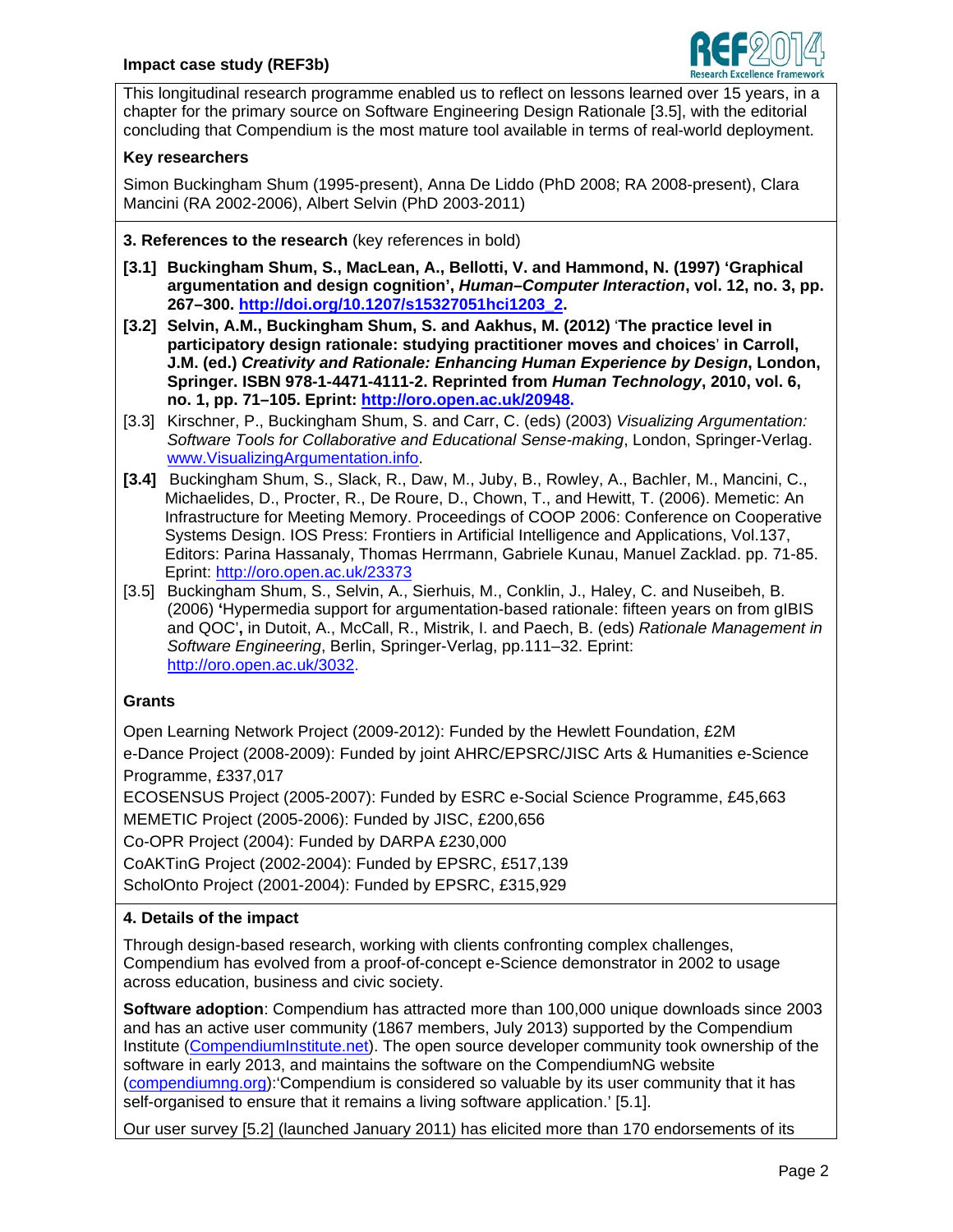

importance in the personal and professional lives of many people, with the primary impact being more efficient information management and deliberation processes. The testimonials database shows the sector breakdown: Personal: 32%, Education: 27%, Business: 17%, Not for Profit: 14%, Other: 8%, and Government: 1%.

**Economic impact (SMEs)**: Compendium sits at the heart of several consulting firms, for example:

'CogNexus Group has used Compendium software exclusively to support Issue Mapping and Dialogue Mapping services and training since 2008. During this time we have trained over 80 people in the art of Issue Mapping using Compendium, in areas as diverse as public health, energy production, water usage issues, education, and consulting. We see Compendium as the premier tool for supporting the large maps typical of the real-world use of Issue Mapping and Dialogue Mapping. Because Compendium supports capabilities that no other software does, our work would not be possible without it!' [5.2].

Of the many public testimonials on the Compendium Institute website, one consultancy states:

'Compendium means more than a tool for our project; it is a full work philosophy when choosing options in our complex decision trees while designing projects, developing research discussions, following academic debates, planning activities and evaluating alternatives.' (BambHaus, January 2011 [5.2])

**Public policy impact**: Compendium was used during 2010–11 for participatory urban planning in Perth, Australia by Seven Sigma consultants [5.3]:

'The Stirling Alliance utilised dialogue mapping to help resolve the long standing Stephenson Reserve issue that could not be resolved using traditional methods. Dialogue mapping significantly shortened the time frames to discuss multiple options.' [5.4].

Southern California Edison uses Compendium to capture rationale and index documents in environmental policy management, documenting the 1993–2003 period in [5.5], and a decade later they continue to use it. They hired their own developer to add data scalability and local area networking to the codebase, returning these improvements to the open source release.

Since 2012-present, Compendium supports dialogue mapping which led to breakthroughs in planning the Sacramento-San Joaquin Delta, as evidenced in the meeting maps and report from the Delta Dialogues [5.6].

**Health impact**: Group psychotherapists struggle to find ways to evidence the impact of their practice in the increasingly quantitative terms required by the NHS. Compendium was piloted in 2010 successfully by psychotherapists, who convert their usual written notes from analytic group sessions into interactive maps that reflect the group dynamics and enable the data to be interrogated. This work attracted interest at the professional conference of the *Society for Psychotherapy Research,* and was subsequently published in a leading practitioner journal, *Group Analysis* [5.7].

The user survey shows that Compendium also serves to support many individuals' personal lives. For instance, vital cognitive planning support for one user (unknown to us) with ADHD, who said: 'IBIS has changed my life. […] I have ADHD and mapping out problems with IBIS helps me to slow down, orientate and stay focused. […] I use Compendium in meetings and in GTD (Getting Things Done) weekly reviews' [5.2].

**Education and public understanding of science**: Compendium has been adopted by several university courses as an official tool, including Imperial College London, Department of Mechanical Engineering, who required its use in student design projects in 2010-11 [5.8].

Compendium was selected for the British Library's Growing Knowledge foyer exhibition, communicating to the public how digital tools are transforming scholarly research (October 2010– July 2011) [5.9].

Compendium enabled a journalist to synthesise material in an efficient, accessible way as part of engaging the public, scientists and politicians in a topical debate on synthetic biology [5.10]:

'The online maps did a great job in organizing and guiding the conversations with our experts.